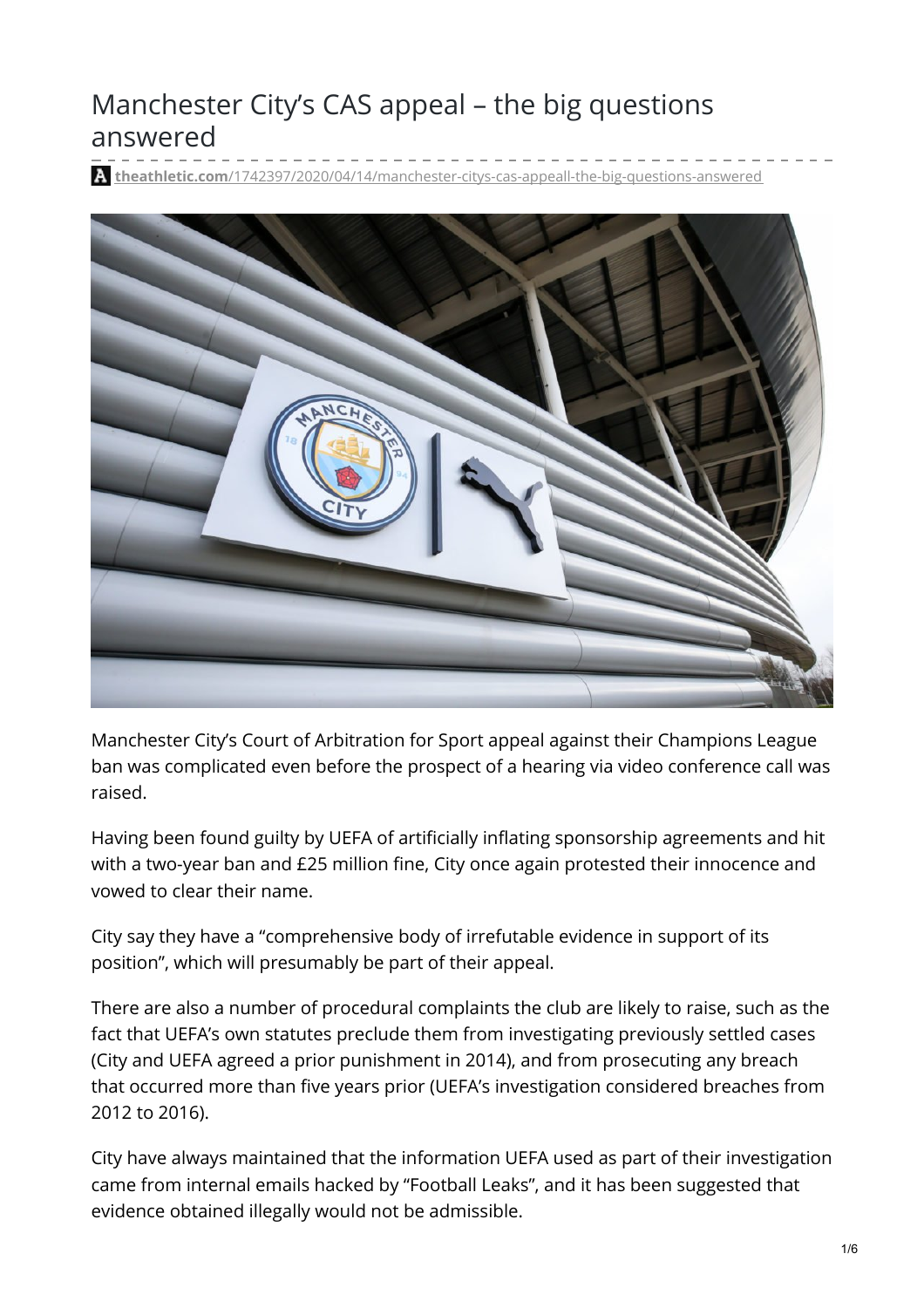But is that really the case? When will the appeal be heard anyway? Will City's fate be determined before next season, whenever that is?

*The Athletic* spoke to legal experts with experience in Financial Fair Play appeals at CAS to discuss the logistics, and possible outcomes, of City's challenges.

#### **Can City prove that UEFA'S investigation was flawed?**

At a pre-emptive CAS appeal in November, which was dismissed because UEFA had not at that stage announced a decision that could be appealed against, City made a number of arguments they are likely to return to this summer. Among those is that UEFA's investigation process was beset by leaks, something that CAS admitted was "worrisome", even if they did not feel it fully undermined the process at that stage.

John Shea, who has advised Premier League clubs on FFP appeals at CAS for law firm Lewis Silkin, says: "City will try to claim that the UEFA adjudicatory chamber was not independent or impartial when determining the case, just to try to cast doubt in the CAS panel's mind regarding the decision.

"However, UEFA's Club Financial Control Body (CFCB, the panel that hands down punishments in such cases) is actually deliberately set up to be independent from UEFA administration, and the adjudicatory chamber does consist of very experienced and high ranking European lawyers.

"But what CAS will do is, despite City's various arguments, they will consider all the evidence and all the arguments from both parties 'de novo', or afresh, and reach its own decision based on those arguments and the evidence."

#### **Aren't UEFA time barred from punishing breaches from over five years ago?**

UEFA's statement announcing City's punishment cited breaches "in its accounts and in the break-even information submitted to UEFA between 2012 and 2016."

Christopher Flanagan, managing editor of the International Sports Law Journal, explains a potential problem with that: "UEFA and the CFCB, in administering FFP, have to follow FFP's own procedural rules, and within those is a statute of limitations-type provision, so prosecution is time-barred five years after breaches. There is a question as to whether the CFCB does have the jurisdiction to look back at those points."

The period also includes a previous settlement agreement that City reached with UEFA in 2014, when they were fined £49 million.

Shea adds: "These points were raised by City in the previous CAS case in November, where they argued that, essentially, UEFA is not entitled to allege any breaches in respect of the periods prior to the 2016-17 reporting period.

"This will undoubtedly be raised again by City in this appeal. On the other hand, what I'm sure UEFA will say is they will rely on the Football Leaks evidence and argue that this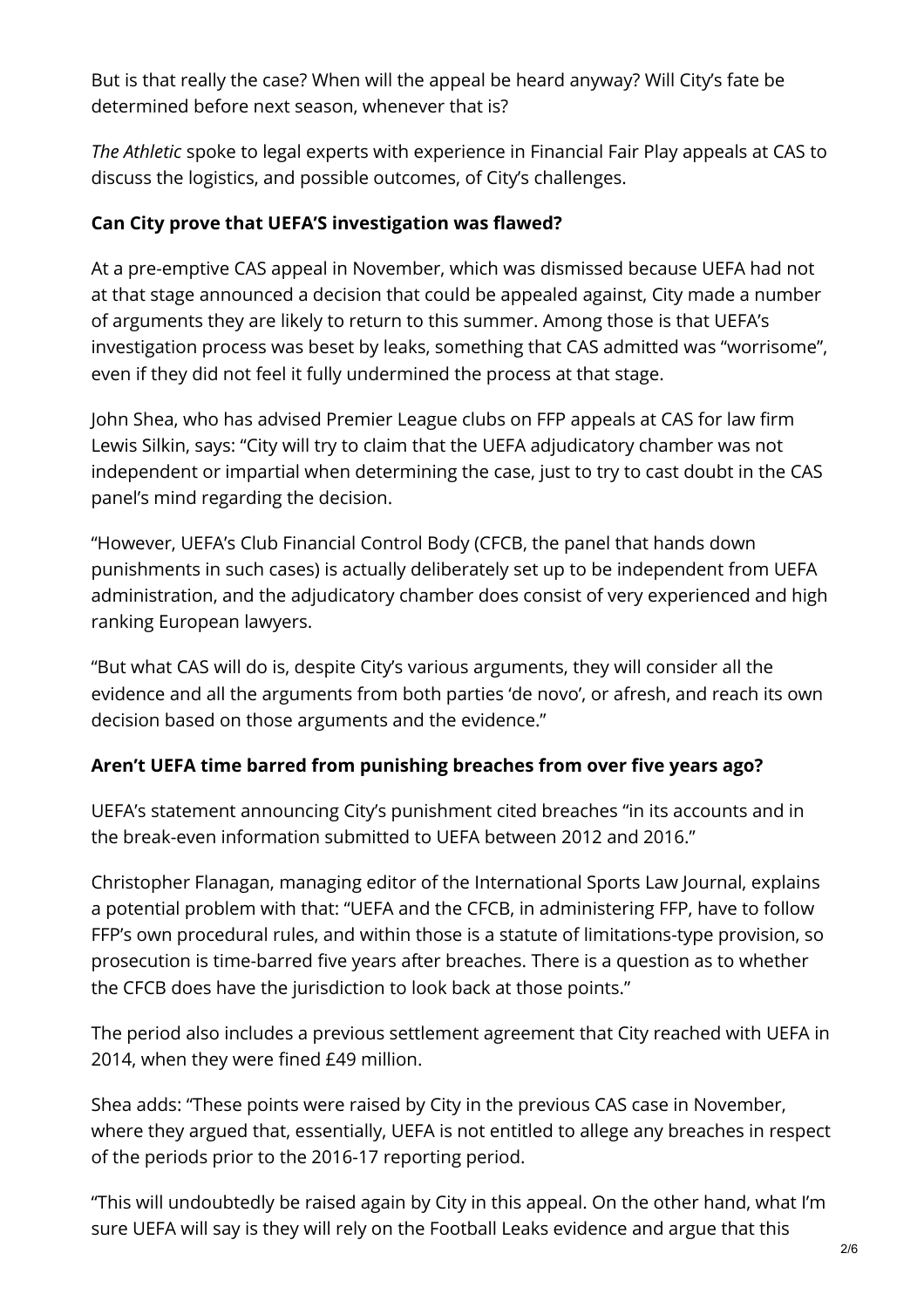proves the previous settlement agreement was concluded on false information, thus entitling it to reopen the case. This is one of one of City's main arguments which they raised in the previous CAS case in November."

#### **Can hacked or stolen emails form a valid basis for punishment?**

Shea: "It's possible that City will argue that the Football Leaks evidence, which obviously UEFA relied upon to charge City, is inadmissible as it was obtained by unlawful means. But there have been many previous cases where CAS have admitted evidence sourced by unlawful means. So City might raise the argument, but I would expect CAS to admit the evidence."

Flanagan concurs, adding: "UEFA does have broad rights to collect its own evidence anyway and subsidiarily to that, even if it's using the Football Leaks information, in line with prior CAS cases, it is likely to establish very broad rights to use the evidence that it has been able to acquire."

#### **Can City argue that they have been treated unfairly?**

Proportionality has been a big factor in previous CAS appeals against UEFA punishments, with certain clubs successfully arguing that others have been let off lightly in comparison.

Shea: "I fully expect City to argue that the sanction of a two-year ban is disproportionate.

"The problem I think for City in respect of proportionality is that the breaches here do appear to be more serious, especially given that it's alleged that they have deliberately overstated their income in order to get around the regulations. And also this is where I think the second breach for failing to cooperate with the investigation is likely to be an important factor when it comes to the question of proportionality of the sanction, because you can see how UEFA will say that both things justify a two-year ban."

Flanagan adds: "The facts are so idiosyncratic to this particular case, because it's not just that City have allegedly overspent and perhaps massaged the figures a bit, it is all the things that go around that; it's the alleged misleading of UEFA, it's the extent to which the figures are alleged to have been massaged. So I think it might be difficult for City to establish that they have been treated unfairly compared to clubs in similar situations. And then I guess in UEFA's favour, there is a general duty of co-operation for the clubs subject to FFP. So for example UEFA might say, 'OK, some of the points might have been time barred but nevertheless, there was a duty of co-operation which you failed to adhere to'."

## **Could City use PSG as an example?**

Paris Saint-Germain avoided punishment from UEFA following an investigation which was sparked by material obtained by Football Leaks in 2018. Jose Narciso da Cunha Rodrigues, chairman of CFCB (Club Financial Control Body), was alarmed at the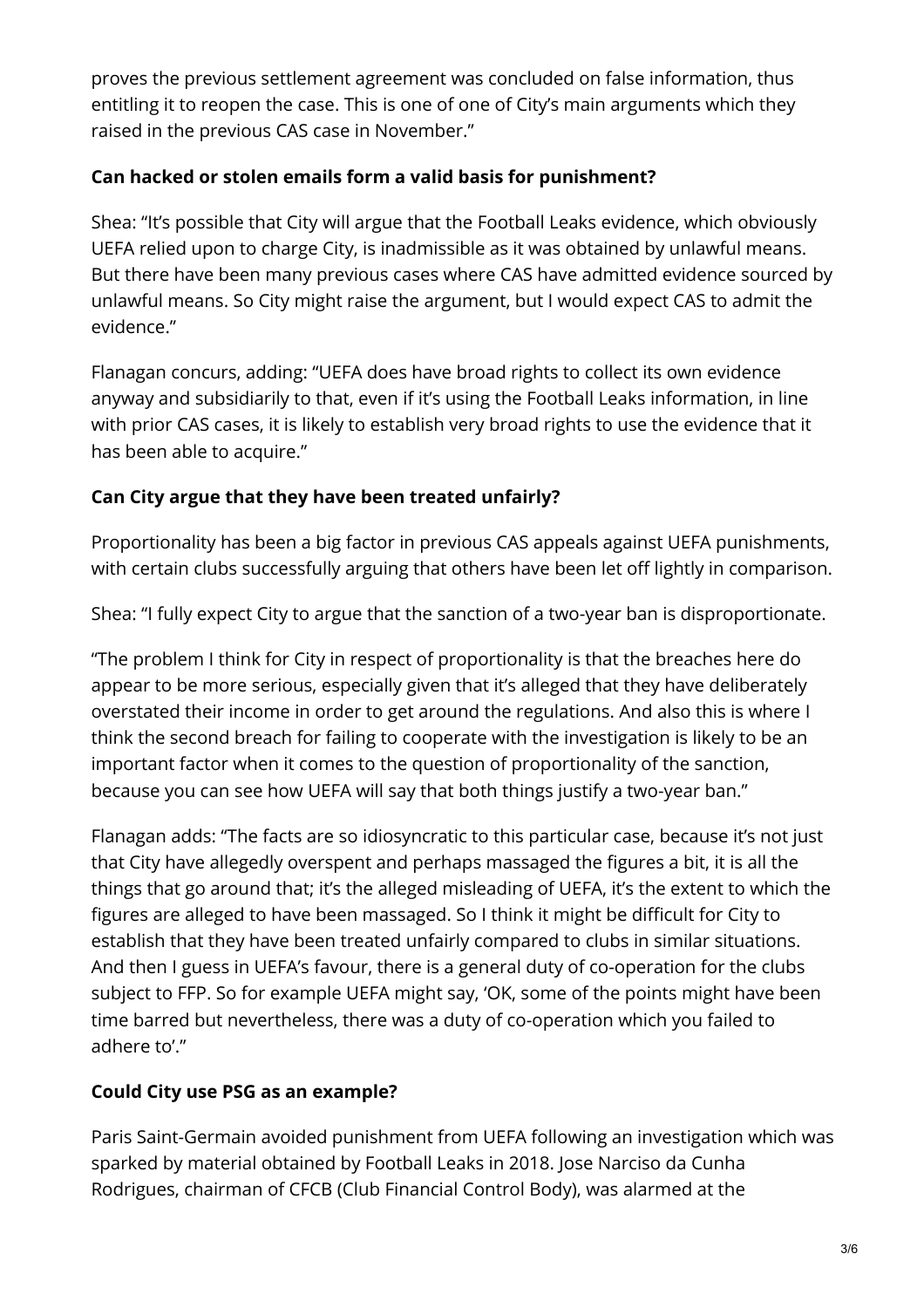investigatory chamber's decision not to sanction the French club, branding the process "manifestly erroneous". He had missed a 10-day cut-off point, however, and was unable to launch a review. Will City be able to argue unfair treatment by citing this example?

"I don't think they can refer to other decisions," Shea says. "I know they raised an issue regarding the PSG case but I'm not sure how they can argue that there was inconsistent action being taken against one club or another. From memory the PSG case was based on a very specific time limited issue. Overall I think it's difficult for City to refer to other cases when they don't have the full facts to show or prove that UEFA have taken consistent action compared to them. City can only point to their own case, rather than referring to other cases and trying to prove that UEFA have taken inconsistent action."

Flanagan says a reference to PSG's lack of punishment would be "tenuous" due to those aforementioned idiosyncrasies of City's own case, but does believe other clubs' dealings could be put under the microscope by City's legal team…

## **Can City shine a light on other clubs' dealings?**

It is believed that City have been keeping a close eye on their European rivals' business dealings in recent years, and believe that sponsorship agreements between clubs and companies associated with those clubs' owners should be subject to the same scrutiny. But if so, is that likely to help at CAS?

Flanagan: "There is an obligation that sits on the CFCB and on UEFA to ensure the equal treatment of participants in UEFA competition, and that's reinforced in a rule found in the main club licencing and FFP regulations. If City can establish that (other clubs have been allowed to behave in the same way) then that is potentially a procedural breach by UEFA. If City can show, 'Well, you've vigorously pursued us in respect of this, you haven't pursued any other club…' that's probably disproportionate behaviour by UEFA. So that is not an unreasonable point to make."

Shea is less sure, however: "That wouldn't be grounds for appeal necessarily. The CAS panel can only look at this case in isolation, they can't say, 'Oh, well, PSG got off it,' or 'Juventus haven't been investigated', and that that would be grounds to annul this decision. I don't think in any event that's going to assist City; the CAS panel are only looking at this case in isolation and can only determine this case based on the evidence of this case."

## **Can City get FFP scrapped entirely?**

There have been arguments that UEFA's FFP regulations restrict competition in the market, and therefore are in breach of European Law, and there have been several unsuccessful attempts over the years to argue that at different courts.

Flanagan does not believe City will be able to successfully prove that FFP is anticompetitive, as previous rulings have sided with UEFA, but he does expect them to make their case.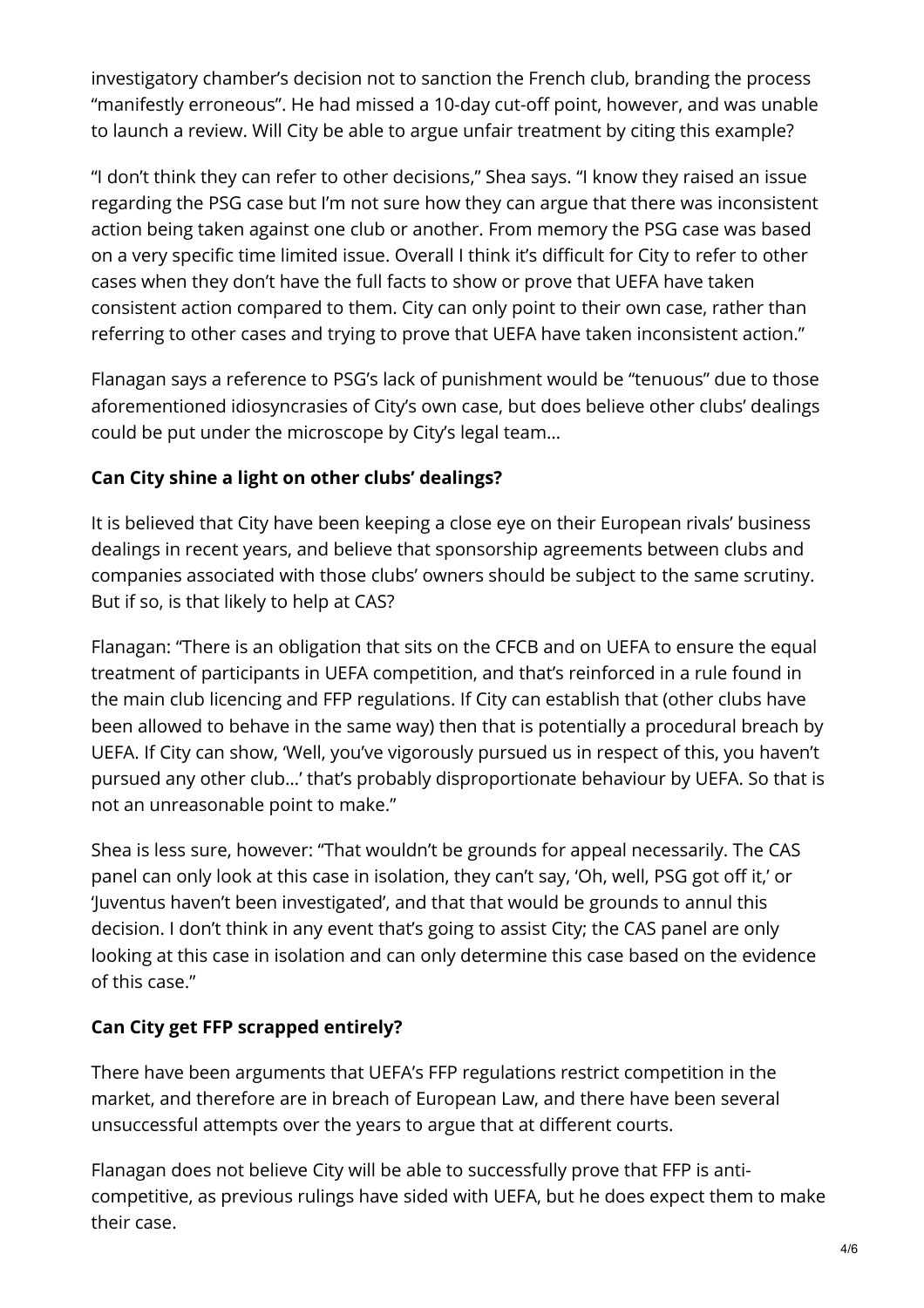"If you look at the Galatasaray FFP case (in 2016)," he says, "the CAS panel mentioned that some of the evidence that was brought by Galatasaray was pretty lacking in respect of its ability to establish the economics of FFP as being anti-competitive. City, as a wealthier club, could well bring better or more detailed evidence that brings new facts to bear on competitive balance that is instituted by FFP. I do think that is pretty unlikely, but I imagine it's quite likely that they will at least have a pass at establishing that."

Shea also believes City may try to go further than Galatasaray: "It's possible that City might look at that judgment or look at that decision and decide to have a proper go, perhaps, at challenging the regulations further on the competition law basis."

## **City's 'irrefutable evidence'**

In their statement in light of their punishment, City once again said that they can provide "irrefutable evidence" of their innocence. As yet, there is no indication what that includes.

Shea: "So not notwithstanding all their arguments regarding procedural unfairness, competition law, disproportionate sanction etc, it's certainly possible that they will have evidence to prove that the sponsorship deals were actually not inflated, as UEFA allege, and therefore there's been no breach of the regulations.

"But obviously, I've not seen the evidence, so I obviously can't comment on whether City are likely to succeed with that argument or not, but reading between the lines in their statement, it's possible that they would deny overall that they have committed any breach of the regulations."

## **Who will decide City's fate?**

Shea: "Sometimes you have a sole arbitrator, sometimes you have a panel. I would expect for there to be a panel of three arbitrators. The decision will be based on a majority. Of the three arbitrators, City will choose one, UEFA will choose another, and then there'll be a third who will be appointed by CAS."

Flanagan: "It's most common for more complicated disputes, and this is certainly a more complicated dispute, for there to be three arbitrators."

## **Will the appeal be heard by video call?**

CAS have announced that no in-person appeals will be heard before May, and that video conference calls could go on into the summer. City are open to the possibility of a video conference call and believe it could take place in May or June.

CAS secretary general Matthieu Reeb recently suggested that cases without witnesses could be decided on the basis of written submissions alone.

But Shea and Flanagan believe City and UEFA will want a video hearing even if there are no witnesses, and that their request is likely to be granted.